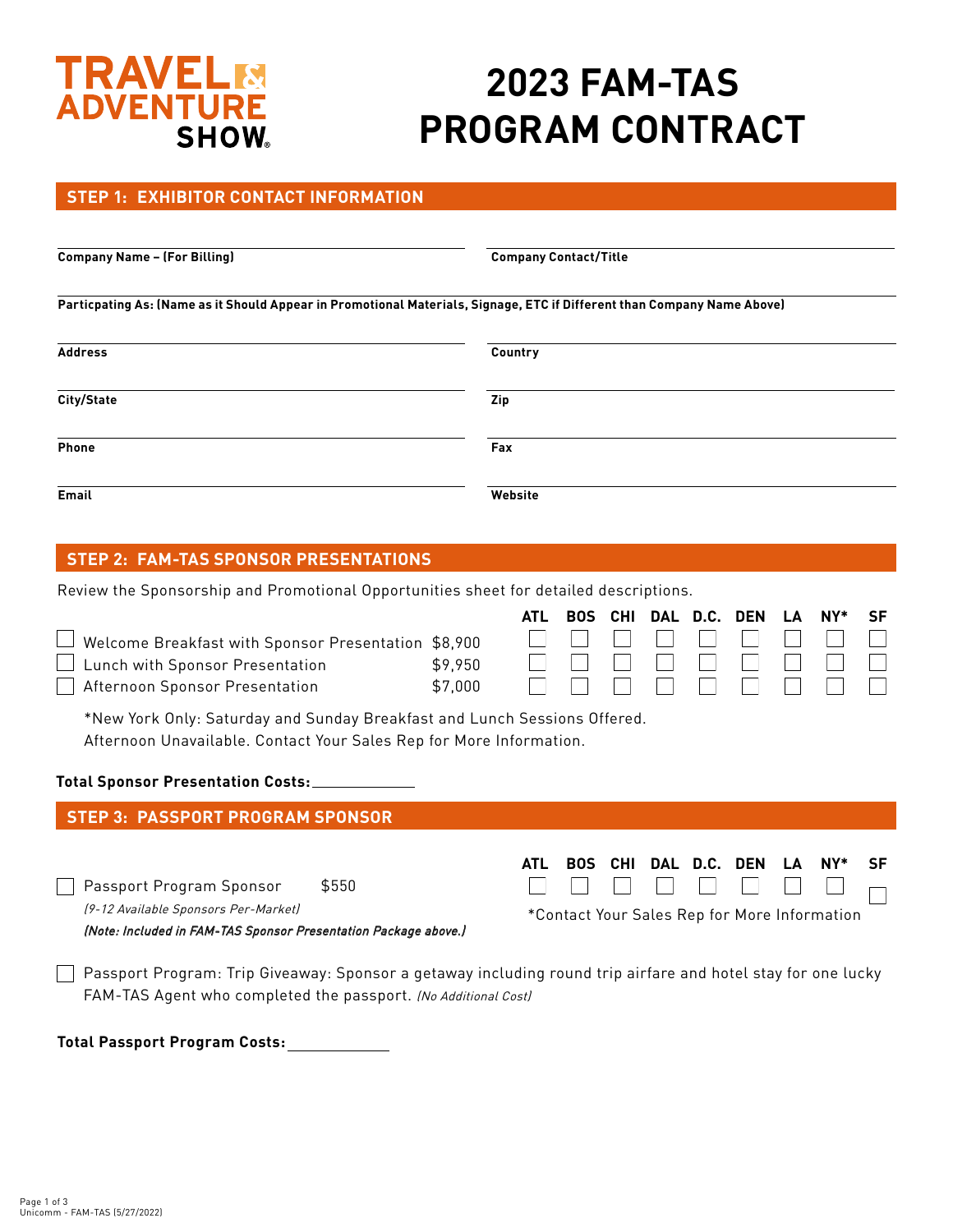

| <b>STEP 4: SPONSORSHIP OPPORTUNITIES</b>                                              |                |            |                      |  |           |              |            |    |                                                        |    |
|---------------------------------------------------------------------------------------|----------------|------------|----------------------|--|-----------|--------------|------------|----|--------------------------------------------------------|----|
| Review the Sponsorship and Promotional Opportunities sheet for detailed descriptions. |                |            |                      |  |           |              |            |    |                                                        |    |
| Travel Agent Registration +<br>Branded Welcome Bag Sponsor                            | \$6,000        | <b>ATL</b> | <b>BOS</b>           |  |           | CHI DAL D.C. | <b>DEN</b> | LA | $NY^*$<br>*Contact Your Sales Rep for More Information | SF |
| Total Sponsorship Opportunities Costs:                                                |                |            |                      |  |           |              |            |    |                                                        |    |
|                                                                                       |                |            |                      |  |           |              |            |    |                                                        |    |
| <b>STEP 5: PROMOTIONAL ITEMS</b>                                                      |                |            |                      |  |           |              |            |    |                                                        |    |
| Review the Sponsorship and Promotional Opportunities sheet for detailed descriptions. |                |            |                      |  |           |              |            |    |                                                        |    |
| Pre-Show Email Blast to Agent Base<br>Post-Show Email Blast to Agent Base             | \$999<br>\$999 | <b>ATL</b> | <b>BOS</b>           |  |           | CHI DAL D.C. | <b>DEN</b> | IΔ | $NY^*$                                                 | SF |
| *Contact Your Sales Rep for More Information<br><b>Total Promotional Items Costs:</b> |                |            |                      |  |           |              |            |    |                                                        |    |
| <b>STEP 6: TOTAL COSTS</b>                                                            |                |            |                      |  |           |              |            |    |                                                        |    |
| <b>FAM-TAS Sponsor Presentation</b>                                                   |                |            |                      |  |           |              |            |    |                                                        |    |
| <b>Passport Program Sponsor</b>                                                       |                |            |                      |  |           |              |            |    |                                                        |    |
| <b>Additional Sponsorship Opportunities</b>                                           |                |            |                      |  |           |              |            |    |                                                        |    |
| <b>Promotional Items</b>                                                              |                |            |                      |  | $\ddot{}$ |              |            |    |                                                        |    |
|                                                                                       |                |            | <b>TOTAL AMOUNT:</b> |  | $=$       | \$           |            |    |                                                        |    |